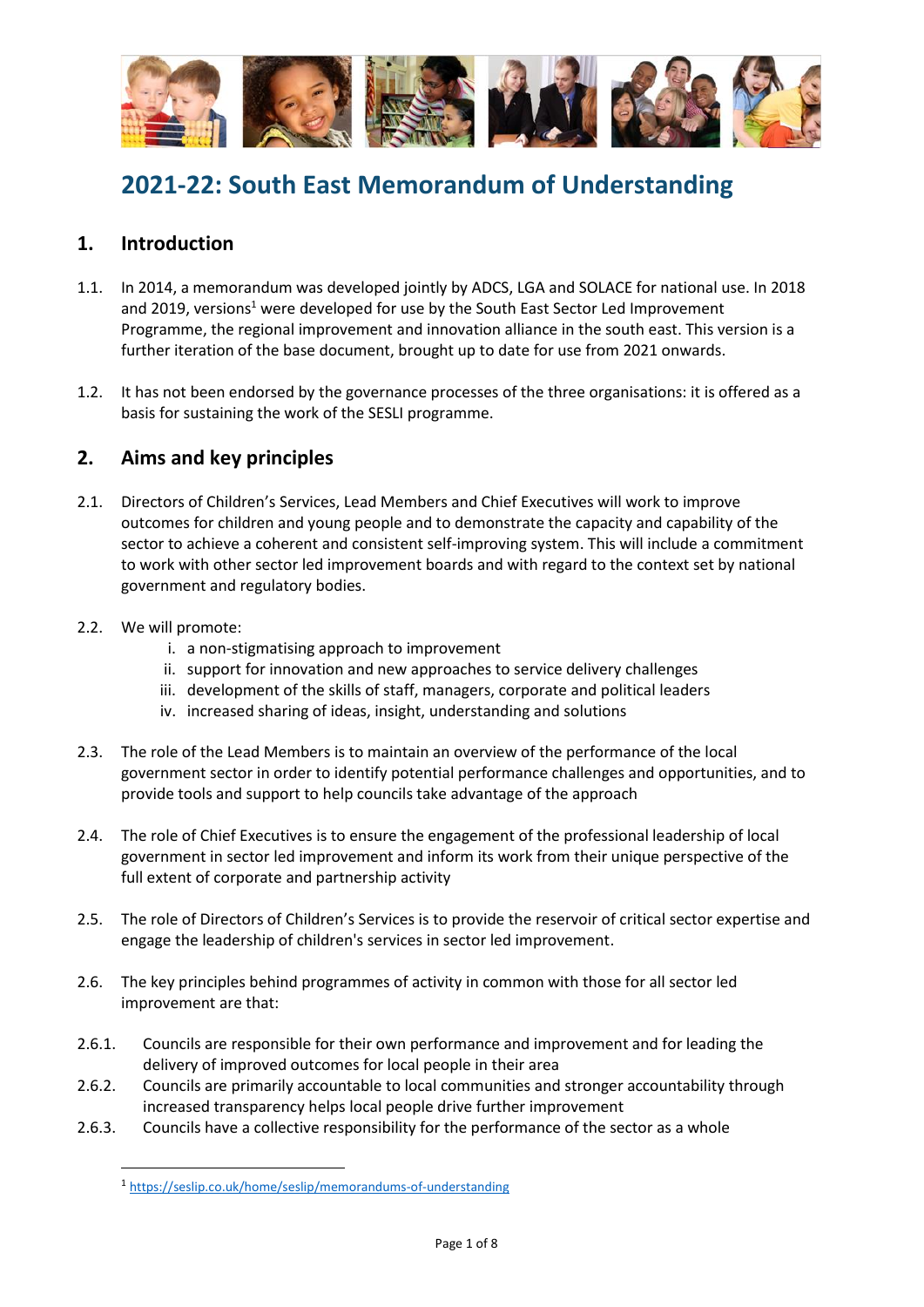- 2.6.4. The regional partnership exists to help Councils diagnose their own improvement needs and to respond positively with supportive programmes
- 2.7. It is recognised that central government through statute and regulation may also seek to hold councils to account through inspection and in some cases through intervention.

#### **3. Financial protocol**

- 3.1. The work of SESLIP is paid for by members' subscriptions and by specific government grants.
- 3.2. A copy of the subscription agreement is at Appendix 1.
- 3.3. In 2021-22, on behalf of the region, SESLIP has responded to the DfE's Regional Recovery and Build Back Better Fund. If successful, funds will be paid to East Sussex County Council via a s31 grant.
- 3.4. The fund has the condition that where authorities other than East Sussex County Council are named as project leads, they are required to agree (by signing this document) the following statement in order to receive any funds from this scheme:

*I confirm that the information given in this application is true and complete and that, if successful, East Sussex County Council will be the grant recipient and administer any grant in accordance with the final version of the DfE's grant funding agreement. I confirm that the region has an up-to-date Memorandum of Understanding (MoU), which has been included alongside this response template, setting out;*

- *how all LAs will work together;*
- *how each LA will benefit from the funding provided by the DfE; and*
- *the payment process for ensuring LAs receive onward payment from the lead LA.*

*I understand that the information contained in this document, and the regional recovery plan, will be used to assess the region's ability to deliver proposals and the suitability of individual LAs, for strands 2 and 3, to work on the projects identified*

- 3.5. The named authorities, and the proposed amounts set out in the application are detailed in Appendix 2.
- 3.6. Any authority receiving a transfer of part of this grant from East Sussex County Council will accept the conditions attached to the main grant and assist East Sussex County Council in the proper administration of the grant.
- 3.7. The method of transferring the approved sums will be by purchase order and invoice.
- 3.8. The SESLIP programme manager will collect progress reports from the project managers and present a highlight report to meetings of the SESLIP Steering Group.

#### **4. Third party disclosure protocol** for worries and concerns about potential service failure

4.1. We expect that in the normal cycle of improvement activity, all councils will acknowledge and prioritise areas for improvement as well as contributing offers of help and assistance to others.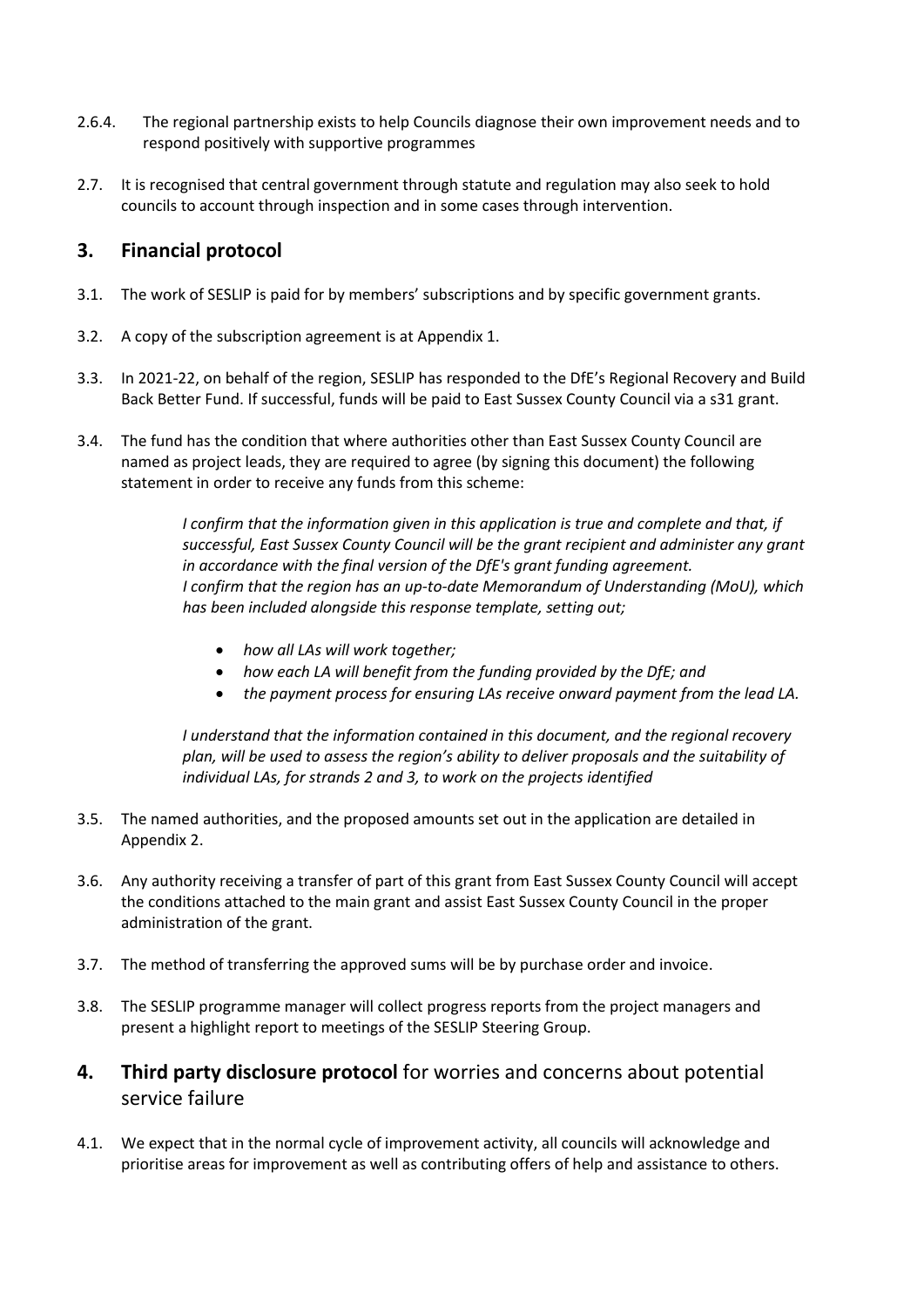- 4.2. We acknowledge that there may be occasions when colleagues become worried or concerned about the current or future overall quality of children's services in a particular local authority area<sup>2</sup>. Such a conclusion could be reached after receiving information from a range of formal and informal sources.
- 4.3. We further acknowledge that in the interests of children and young people it may be appropriate to act on these worries or concerns; and that this may include sharing such worries and concerns with colleagues within SESLIP or with an external Agency such as the Department for Education or Ofsted.
- 4.4. This **third-party disclosure protocol** sets out the principles that Lead Member, Chief Executive, DCS or SESLIP staff colleagues should follow.
- 4.4.1. Colleagues should approach their peers: Lead Member to Lead Member; Chief Executive to Chief Executive; DCS to DCS. SESLIP or LGA staff members should approach the DCS. Practice leaders or other senior staff within a local authority should act through their DCS.
- 4.4.2. The first disclosure of any worries or concerns should be to the relevant peer at the local authority concerned.
- 4.4.3. When approaching a peer with worries or concerns, colleagues should act in the interest of children and young people and should offer their understanding, support and help.
- 4.4.4. Before taking their worries and concerns any further, colleagues should ask the relevant peer to:

i) verify any matters of fact;

ii) describe the situation in their own words;

- iii) say what further actions would be helpful;
- iv) self-refer to assistance programmes whether operated by SESLIP, LGA or external agencies as appropriate in order to initiate rapid support.
- 4.4.5. Any subsequent disclosure to other SESLIP colleagues or external agencies should be restricted to information that the peer has agreed can be shared.
- 4.4.6. In the event that a colleague's worries or concerns are not dispelled and agreement for further sharing is withheld, in some extreme cases escalation may be appropriate.
- 4.4.7. Escalation of worries or concerns will be to an appropriate member of the SESLIP Steering Group and will involve disclosure of the nature of the original worries or concerns and the nature of the response received. The peer should be notified that the colleague will be escalating the concerns.
- 4.4.8. The subsequent steps will be dependent on the circumstances of the case; they will follow the principles of acting in the interests of children and young people, with respect for the staff and members of the local authority concerned and be aimed at encouraging self-referral and initiating rapid support. The Regional Chair(s) of the ADCS may also be consulted.

<sup>&</sup>lt;sup>2</sup> This is meant to address concerns at the system level; it is expected that practice leaders who discover particular concerns arising from, for example, transferring casework, will have in place arrangements to raise specific concerns with their opposite numbers.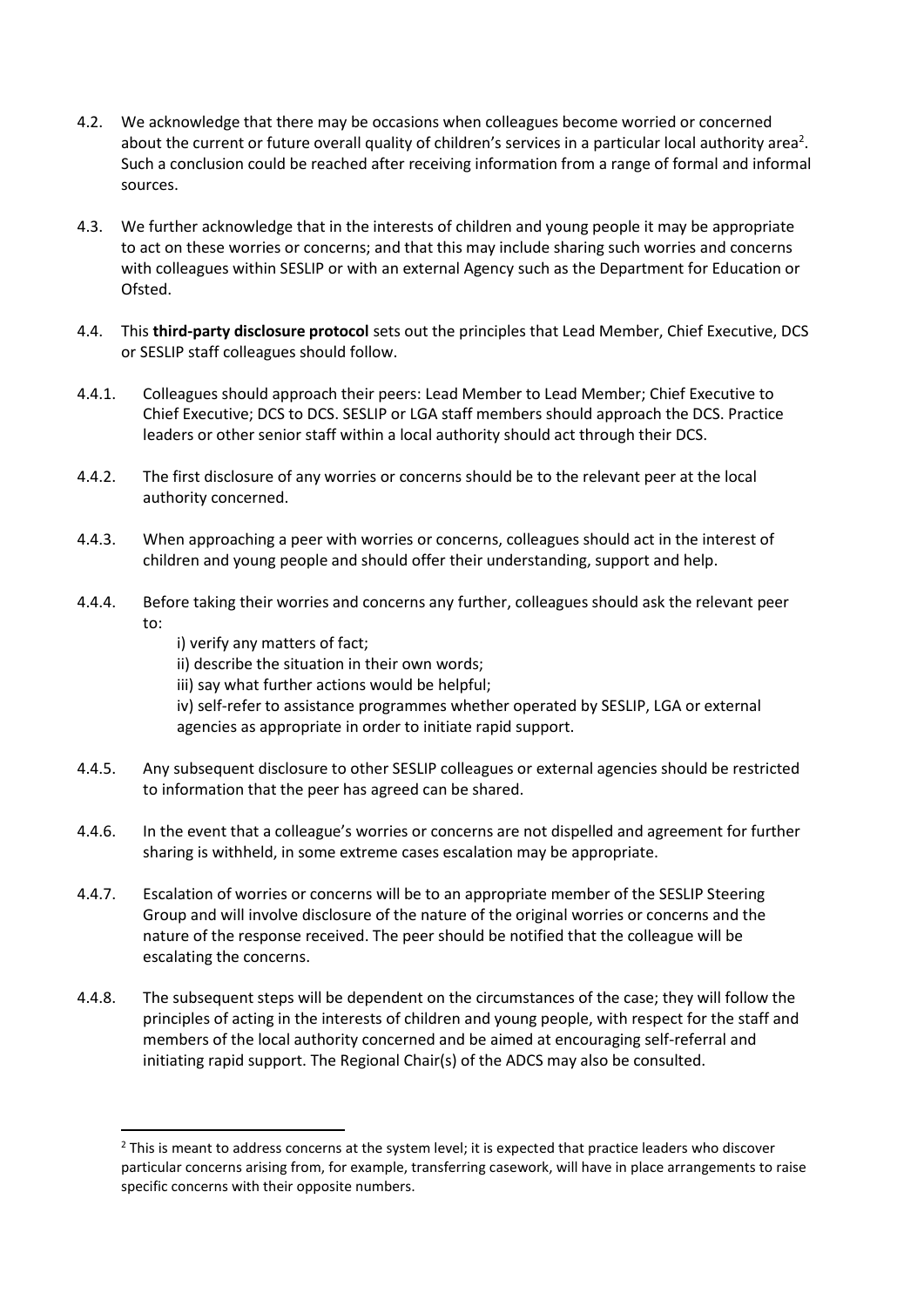4.4.9. This protocol is not intended to deal with knowledge of individual cases that involve suspected criminality or serious safeguarding concerns; in those cases, there are existing statutory disclosure duties.

#### **5. Data sharing protocol**

- 5.1. SESLI programme members agree the data sharing protocol which sets out the limits of usage and publication of operational and unaudited performance data which is routinely collected and shared every quarter. It also sets out responsibilities under GDPR legislation.
- 5.2. There is also a provision for sharing anonymised benchmarking data with local service delivery partners and with Ofsted. In this case the local authority sharing the data identifies its own performance but conceals the identity of the authorities in the benchmarking group.
- 5.3. In the event that child level data is taken into the regional benchmarking arrangements, we will issue a revision of this protocol to take account of the additional safeguards that will be necessary.
- 5.4. Subject to appropriate quality assurance checks, summary benchmarking reports (including the nationally agreed list of indicators) will be shared with the DfE and may be shared with others such as Ofsted.
- 5.5. This **data sharing protocol** has been designed by the South East Sector-led Improvement Programme and endorsed by the South East data benchmarking group. It covers all 19 authorities in the South East and those authorities from outside the region who have elected to join the data benchmarking group.
- 5.5.1. The data sharing protocol will apply to all staff in the authority who are involved in producing, using and sharing data and unpublished information.
- 5.5.2. The protocol (apart from being good practice) has become necessary because of the increased activity by the programme in peer review and data benchmarking activity, involving the sharing between authorities (and third-party partner agencies) of unaudited and unpublished data and information which is not in the public domain. It has also become necessary because of the Ofsted requirements to provide evidence of benchmarking and peer review activity.
- 5.5.3. In signing this memorandum, the following things are agreed:
	- designating the South East data benchmarking reports (as published and distributed by East Sussex County Council (ESCC)) and any peer review reports as being for internal and limited use only. Such documents will only be shared in their published form with key staff within the authority, unless express permission has been received from the other authority(s) before they are shared wider;
	- ensuring that the data/reports are not shared in their published form outside the authority, for use by partner agencies or as part of an inspection process or Freedom of Information request, unless express permission has been received from the other authority(s);
	- ensuring that where it is necessary to show such reports to partners or as part of an inspection that all third-party data is suitably anonymised so that authorities cannot be recognised in the report, even by inference;
	- the exception to this is where benchmarking reports contain only data which is already verified and in the public domain (i.e., already published by the DfE), where there is no requirement to anonymise before circulating;
	- ensuring that staff are aware of the existence of this protocol and adhere to it at all times.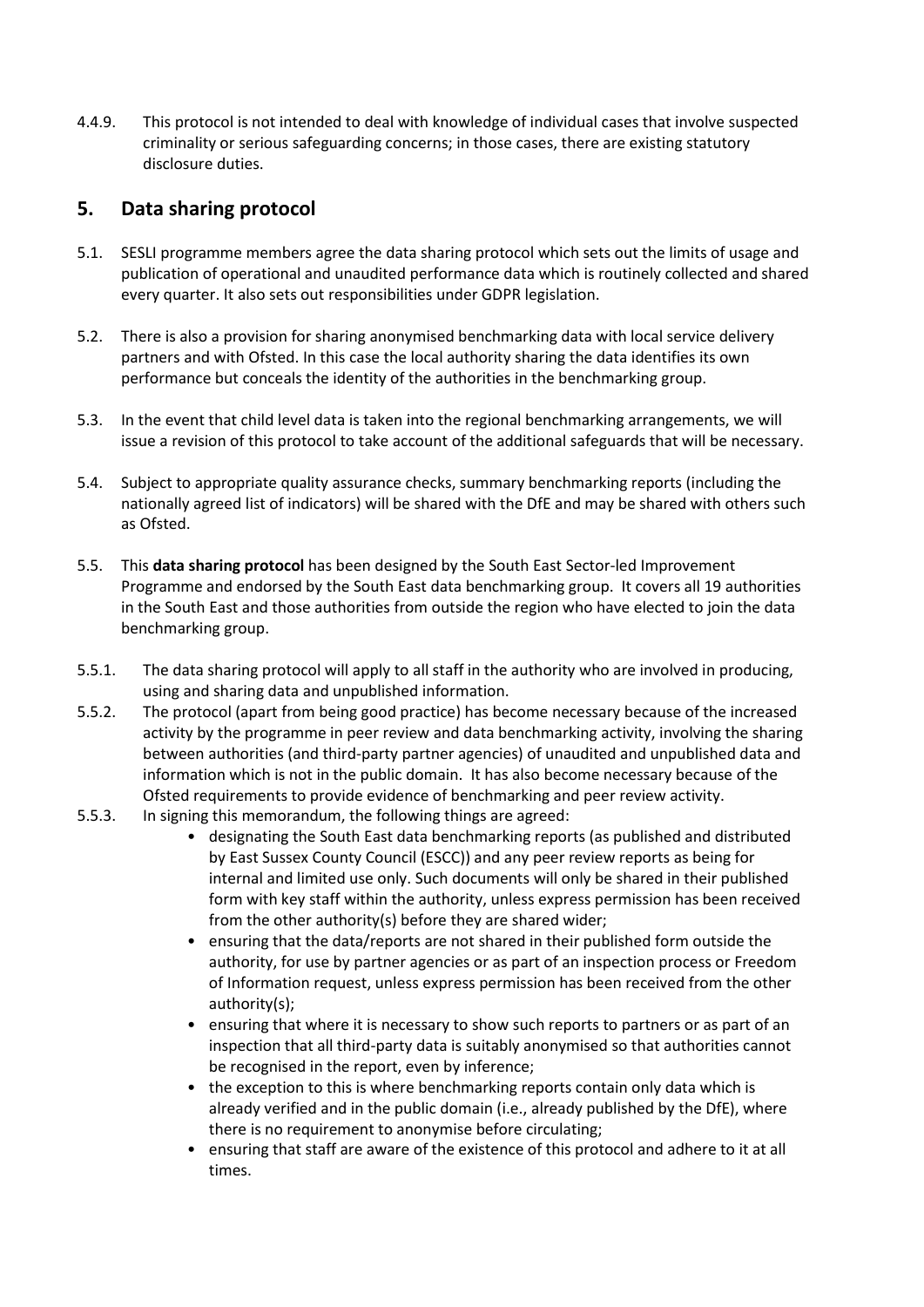- 5.5.4. In providing data processing services to facilitate benchmarking it is agreed that ESCC will be the data processor and that the relevant authority will be the data controller. In this regard, both ESCC and the relevant authority agree to observe all their obligations which arise under the data protection legislation, including (without limitation) acknowledging and complying with the wishes of individuals exercising rights under the GDPR to give consent to the use of their personal data or to withdraw or make such consent conditional and to have their personal data transferred or erased. ESCC and the relevant authority will put in place specific procedures for this purpose and will ensure that all personal data is processed lawfully, fairly and transparently and is kept secure at all times. ESCC and the relevant authority will perform their obligations in such a way as to ensure that it does not cause the other party to breach any of its applicable obligations under the data protection legislation.
- 5.5.5. The continued operation and effectiveness of this protocol will be monitored by the data benchmarking group and any issues reported back to Directors of Children's Services via the Sector Led Improvement Programme.
- 5.6. SESLI programme participants acknowledge that work email addresses and phone numbers may be displayed on the programme website in connection with their participation in SESLIP activities. Any member of staff who wishes to withhold their consent for this use should contact the SESLI Programme Manager.

#### **6. Local and regional activity**

- 6.1. Sector led improvement will be delivered operationally at the local, regional and national level. Each level will need to be inter-related and mutually supportive as the success of the programme will be dependent on all three levels working together.
- 6.2. Locally: We will encourage:
- 6.2.1. Lead Members, Chief Executives, Directors of Children's Services and Chairs of Local Safeguarding Boards to create a self-aware and learning culture, which is driven by improving outcomes for children and families
- 6.2.2. Councils to choose to engage in sector led improvement
- 6.2.3. The routine use of self-assessment and external challenge to validate quality assurance, particularly in safeguarding and care
- 6.2.4. Councils to make information available to the public including benchmarking data to strengthen local accountability
- 6.2.5. Upholding the principle of listening to the voice of children and families in shaping their own journey and in influencing the provision of services for them
- 6.2.6. Working in close partnership with other organisations and agencies in a manner that is transparent, accountable and effective in delivering measurable improvement
- 6.3. Regionally: Lead Members, Chief Executives and Directors of Children's Services will work collaboratively through their own agreed governance and self-funded arrangements to: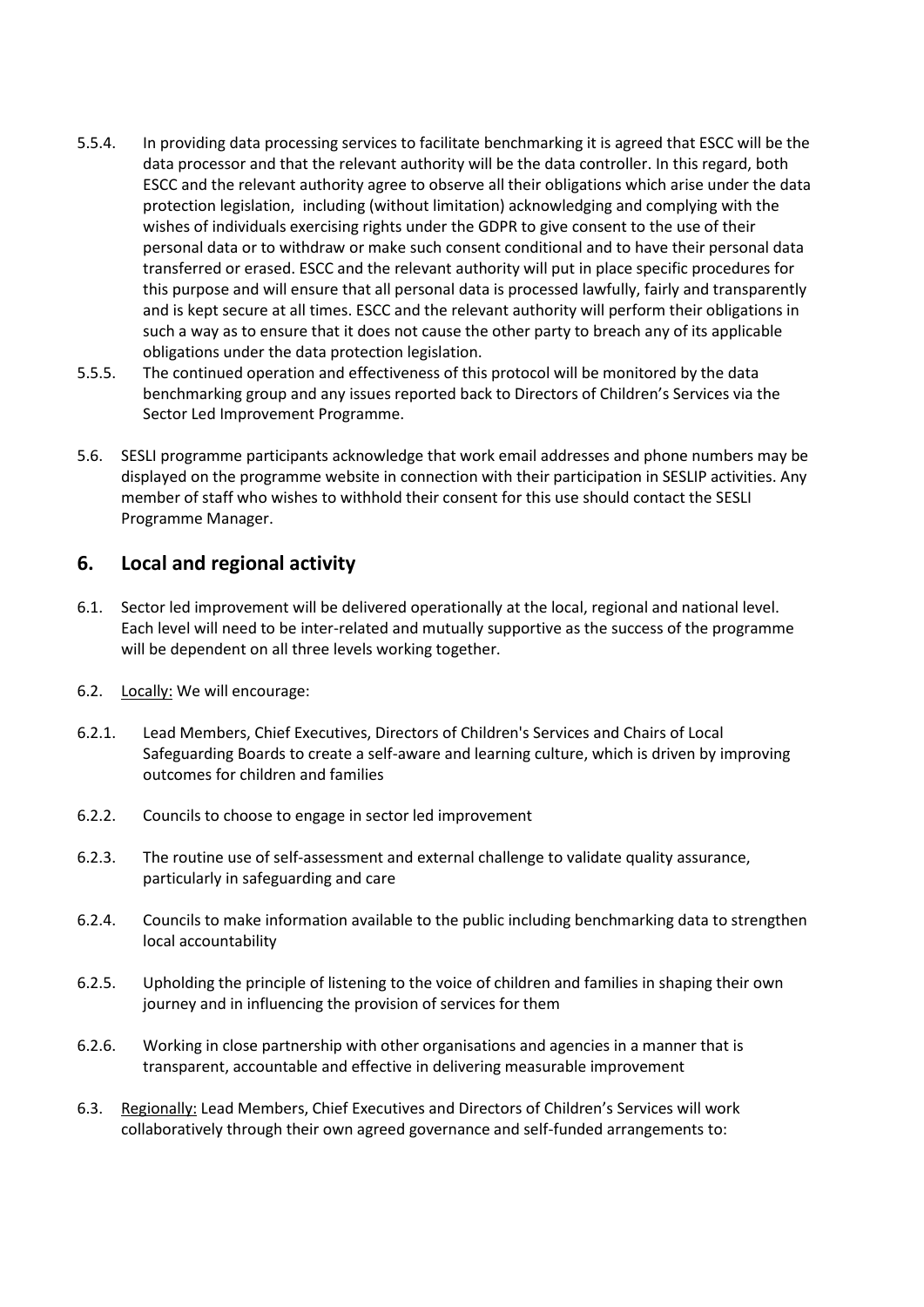- 6.3.1. Provide leadership and drive in the collective improvement of children's services within the region and support other sector led national and regional Boards in their endeavours to do so
- 6.3.2. Establish a culture of honest and constructive dialogue and challenge within and between authorities
- 6.3.3. Work with regard to other established bodies (including Ofsted and DfE) to ensure the most efficient and effective approach to working with councils
- 6.3.4. Deliver a system of peer scrutiny and challenge which supports self-awareness and continuous improvement
- 6.3.5. Encourage the use of, and develop where appropriate, diagnostic tools to help councils understand their own performance
- 6.3.6. Respect the confidentiality of documents and other information shared as part of the regional improvement programme
- 6.3.7. Contribute to the identification and dissemination of good practice and development of sector leadership and peer support capacity

| Director of Children's Services | <b>Chief Executive</b> | Lead Member |
|---------------------------------|------------------------|-------------|
|                                 |                        |             |
|                                 |                        |             |
|                                 |                        |             |

……………………………………………….. ……………………………………………… ……………………………….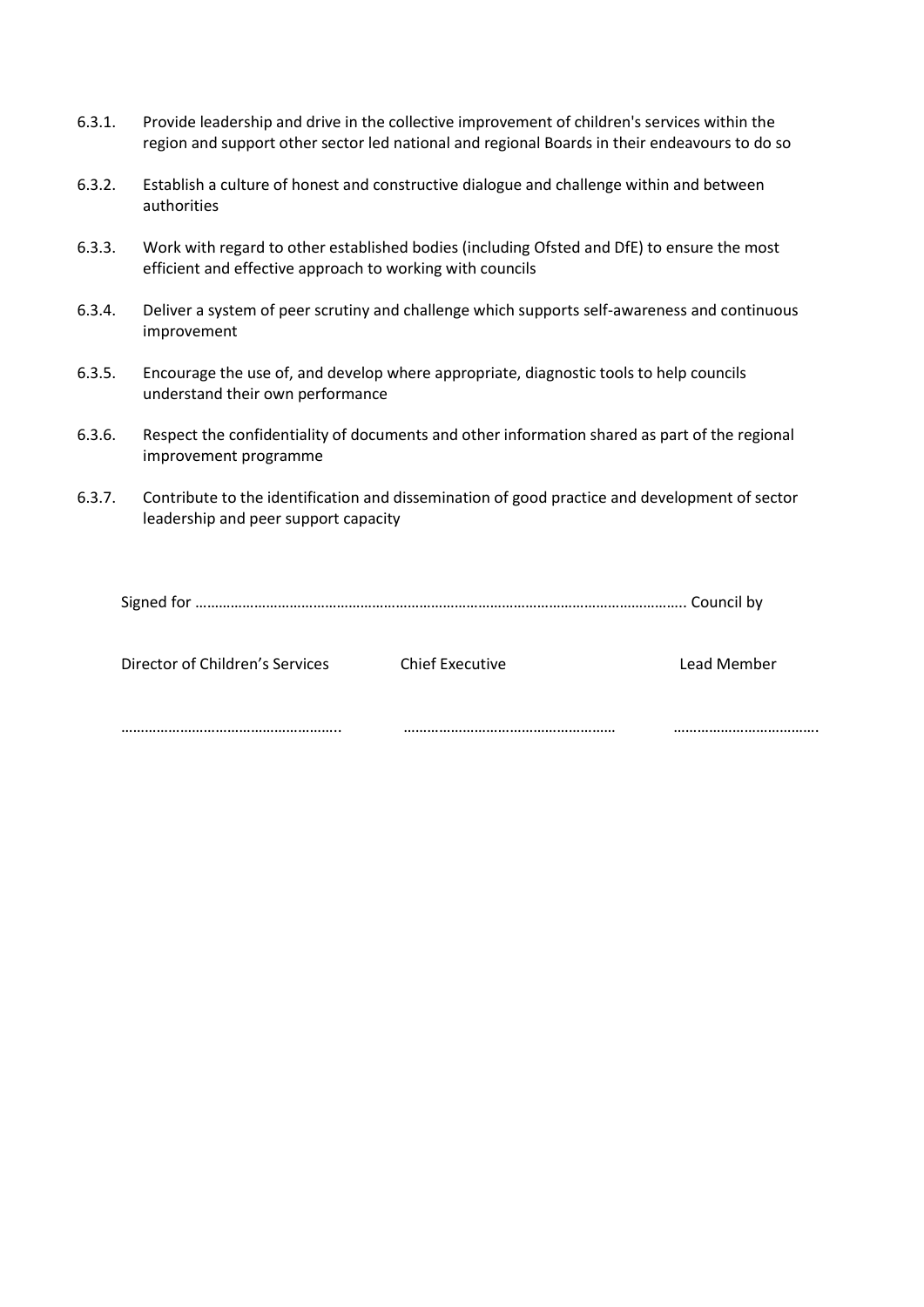#### Appendix 1

# **Annual Subscription to the South East Sector Led Improvement Programme - Terms and Conditions**

- 1. The South East Sector Led Improvement Programme operates under the terms of "a Memorandum of Understanding (available on website [www.seslip.co.uk\)](http://www.seslip.co.uk/) - taking forward children's sector-led improvement", which has been agreed by LGA, ADCS and SOLACE at a national level and was endorsed by the regional representatives in January 2014.
- 2. In return for the payment of the annual subscription ESCC will, on behalf of the South East Sector Led Improvement Programme:
	- a. Deliver a programme of improvement activities
	- b. Retain appropriate consultants and suppliers to deliver the programme
	- c. Maintain a Steering Group to manage the programme
	- d. Communicate information about the programme via a website [\(www.seslip.co.uk\)](http://www.seslip.co.uk/) and weekly update email
	- e. Attend meetings of the South East branch of the ADCS to report back on progress
- 3. The annual subscription for 2021-22 is £12,500 per large authority (400,000 population plus) and £6,250 per small authority (less than 400,000 population) payable upon invoicing by ESCC. These amounts exclude VAT and are subject to annual review.
- 4. The detail of the content of the programme varies from time-to-time, and the current plans are available from [www.seslip.co.uk](http://www.seslip.co.uk/) or the Programme Manager, [richard.tyndall@richardtyndall.co.uk.](mailto:richard.tyndall@richardtyndall.co.uk)
- 5. The steering group is chaired by Alison Jeffery, Director of Children's Services and the current membership is listed a[t www.seslip.co.uk/sesli-programme-steering-group](http://www.seslip.co.uk/sesli-programme-steering-group)
- 6. At the termination of the agreement, any balance of funds, either surplus or deficit, will be shared between partners in proportion to their contribution for the year, and be reimbursed / paid within 3 months of the termination.
- 7. In the event that there is any complaint or dispute about the conduct of the Programme, please address your concerns in the first instance to the Programme Manager [richard.tyndall@richardtyndall.co.uk](mailto:richard.tyndall@richardtyndall.co.uk) or to the Chair of the Steering Group [alison.jeffery@eastsussex.gov.uk.](mailto:alison.jeffery@eastsussex.gov.uk)